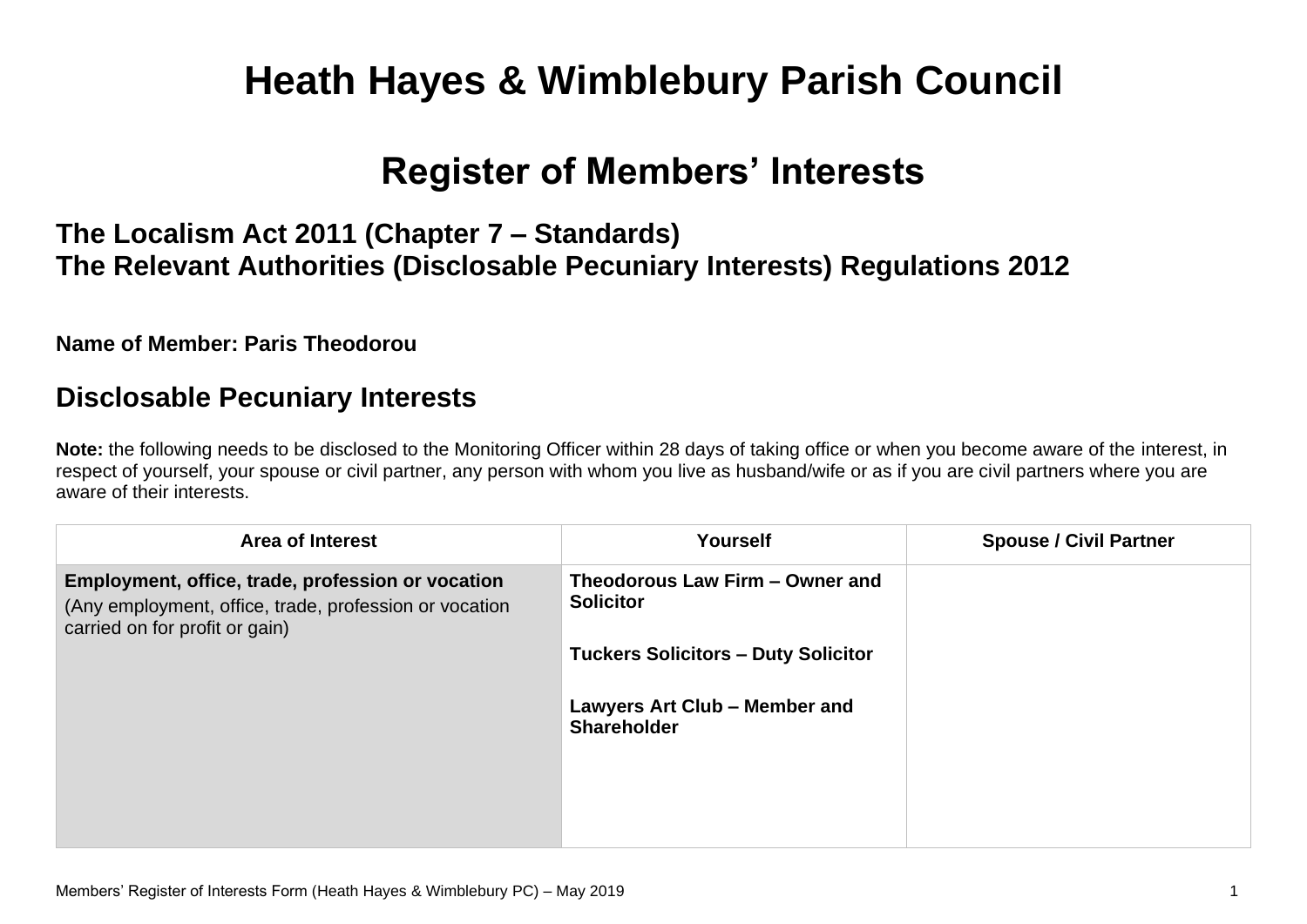| <b>Area of Interest</b>                                                                                                                                                                                                                                                                                                                                                                                                                               | Yourself                                               | <b>Spouse / Civil Partner</b> |
|-------------------------------------------------------------------------------------------------------------------------------------------------------------------------------------------------------------------------------------------------------------------------------------------------------------------------------------------------------------------------------------------------------------------------------------------------------|--------------------------------------------------------|-------------------------------|
| Sponsorship<br>(Any payment or provision of any other financial benefit<br>(other than from the relevant authority) made or provided<br>within the relevant period in respect of any expenses<br>incurred in carrying out duties as a member, or towards the<br>election expenses.<br>This includes any payment or financial benefit from a trade<br>union within the meaning of the Trade Union and Labour<br>Relations (Consolidation) Act 1992(a). | N/A                                                    |                               |
| <b>Contracts</b><br>(Any contract which is made between the relevant person<br>(or a body in which the relevant person has a beneficial<br>interest) and the relevant authority -<br>(a) under which goods or services are to be provided or<br>works are to be executed; and<br>which has not been fully discharged.<br>(b)                                                                                                                          | N/A                                                    |                               |
| Land<br>(Any beneficial interest land which is within the area of the<br>relevant authority)                                                                                                                                                                                                                                                                                                                                                          | 2 Shugborough Way<br><b>Cannock</b><br><b>WS11 7YT</b> |                               |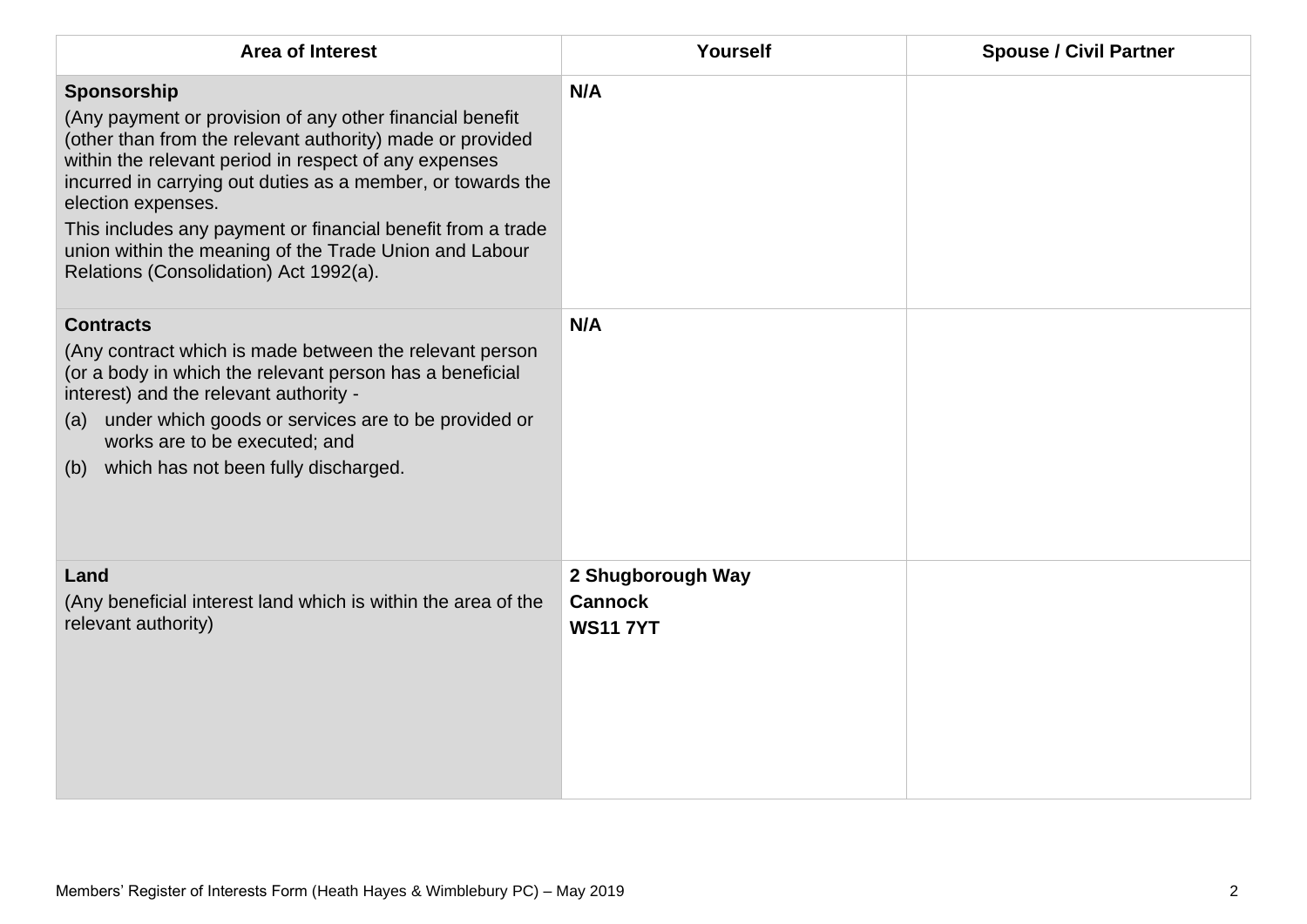| <b>Area of Interest</b>                                                                                                                                                                                                                                                                                                                                                                                                                                                                                                                                                                                 | Yourself | <b>Spouse / Civil Partner</b> |
|---------------------------------------------------------------------------------------------------------------------------------------------------------------------------------------------------------------------------------------------------------------------------------------------------------------------------------------------------------------------------------------------------------------------------------------------------------------------------------------------------------------------------------------------------------------------------------------------------------|----------|-------------------------------|
| <b>Licences</b><br>(Any licence (alone or jointly with others) to occupy land in<br>the area of the relevant authority for a month or longer.                                                                                                                                                                                                                                                                                                                                                                                                                                                           | N/A      |                               |
| <b>Corporate tenancies</b><br>(Any tenancy where to your knowledge) -<br>the landlord is the relevant authority; and<br>(a)<br>the tenant is a body in which the relevant person has<br>(b)<br>a beneficial interest.                                                                                                                                                                                                                                                                                                                                                                                   | N/A      |                               |
| <b>Securities</b><br>(Any beneficial interest in securities of a body where -<br>that body where to your knowledge has a place of<br>(a)<br>business or land in the area of the relevant authority;<br>and<br>either -<br>(b)<br>the total nominal value of the securities exceeds<br>(i)<br>£25,000 or one hundredth of the total issued<br>share capital of that body; or<br>if the share capital of that body is of more than<br>(ii)<br>one class, the total nominal value of the shares of<br>any one class in which the relevant person has a<br>beneficial interest exceeds one hundredth of the | N/A      |                               |